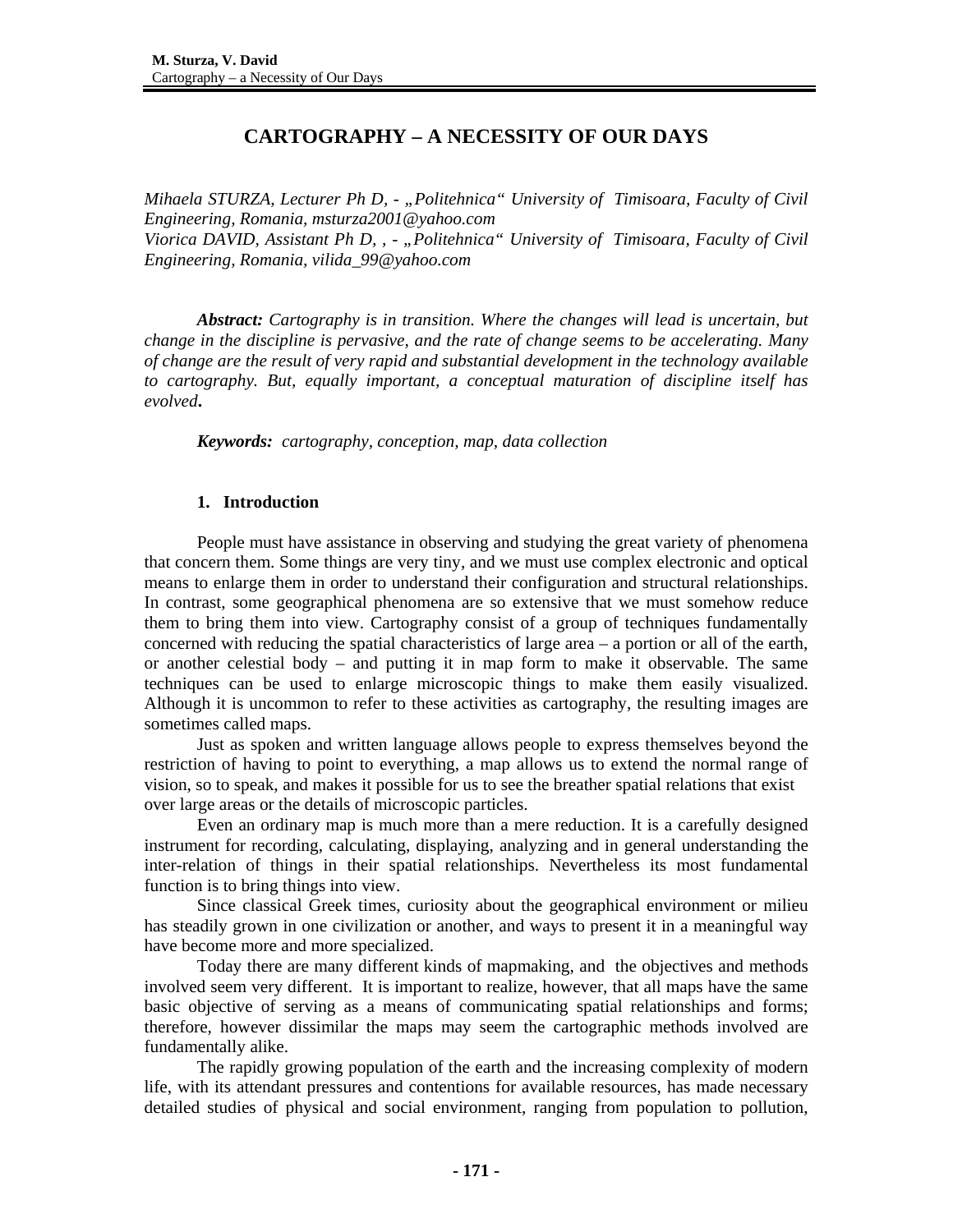from food production to energy resources. The geographer, the planner, historian, economist, agriculturalist, geologist and others working in the basic sciences and engineering long ago found the map to be an indispensable aid.

 A large map of a small region, depicting its land forms, drainage, vegetation, settlement patterns, roads, geology or a host of other detailed distributions, makes available the knowledge of the relationships necessary to plan and carry on many works intelligently.

 The ecological complexities of the environment require maps for their study. The building of a road, a house, a flood control system, or almost any other constructive endeavour requires prior mapping. Smaller maps of larger areas showing things such as flood plain hazards, soil erosion, land use, population character, climates, income and so on, are indispensable to understanding the problems and potentialities of on area. Maps of the whole earth indicate generalizations and relationships of broad earth patterns with which we may intelligently consider the course of past, present and future events.

#### **2. Conceptions of cartography**

 A subject as complex and important as cartography is bound to have many interesting dimensions worthy of special attention. Five such focuses of attention within the field are singled out for further consideration here. This selection is made on the basis of the emphasis placed on mapping costs, map accuracy, essential mapping activities, communication effectiveness and the aesthetic aspects of maps.

#### **2.1 Geometric conception**

 The aim in this case is to create a cartographic model of reality that is primarily for metrical (measurement) use and analysis. Counts and measurements taken from the map will approximate closely those that would be attained were the same analysis carried out directly in the mapped environment.

 Applications may involve tasks with rather simple aims, such as measurements of positions, direction, distance, area or volume, or counts of features. One the other hand, applications may become very involved in support of navigation or complex engineering producers, such as the sitting of dams, airports, or land communications /transportation corridor. Emphasis in this conception is placed on metrical accuracy.



Fig. 1. Basic characteristics of the geometric focus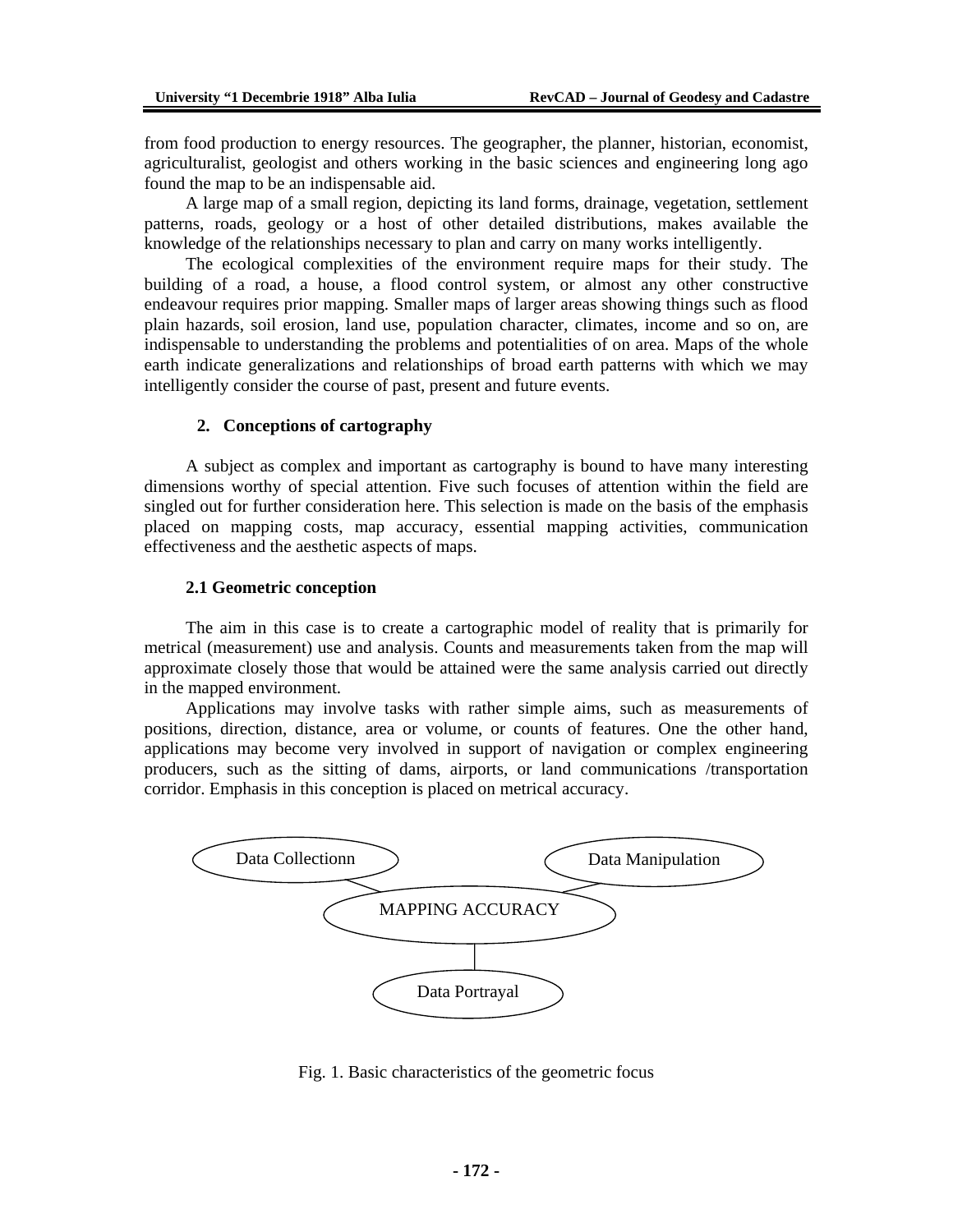There is a concern for uniform and high quality in data collection, manipulation and portrayal. Indeed, attempts are often made to adhere to rigid map accuracy standards. A broad user group is summed and it is also assumed that these map users will be able to read and analyze accurately whatever the cartographer produces.

 The land maps that result from the geometric viewpoint tend to be large scale and to portray distributions of the physical features of the earth or other celestial bodies. Topics mapped commonly include the landform surface, hydrography, political boundaries , transportations/communication routes and so forth.

 Nautical and aeronautical charts employ a wide variety of scales to fit the situations in which they are used and the precision required in the data to be obtained from them.

 Many topographic map and navigational chart series are produced by government agencies under this conception of the field. The design of these maps tends to be traditional, neat and clean in appearance. Rarely is the design experimented with or change.

Within the geometric conception of cartography social or cultural themes, such as population, per capita income, health of inhabitants and so on are de-emphasized. Quite possibility this de-emphasis is simply the result of difficulty in accurately collecting and portraying information about these kinds of distributions. With the emphasis placed so strongly on the truthfulness of the map product in analytical terms, the mapping of sociocultural phenomena may merely be thought best avoided.

## **2.2 Technologic conception**

In this view cartography is considered as a technology for producing maps and maps are considered to be a storage medium for spatially ordered information. From the perspective of this conception, cartography is viewed as a series of processes concerned with data collection, map design, production and reproduction. Research is directed at improving mapping efficiency.

Thus, attention is focused mainly on technical innovation and the streamlining of the stages in map preparation, a primary aim being to increase production speed and volume while lowering per unit costs.



Fig. 2. Basic characteristics of the technological focus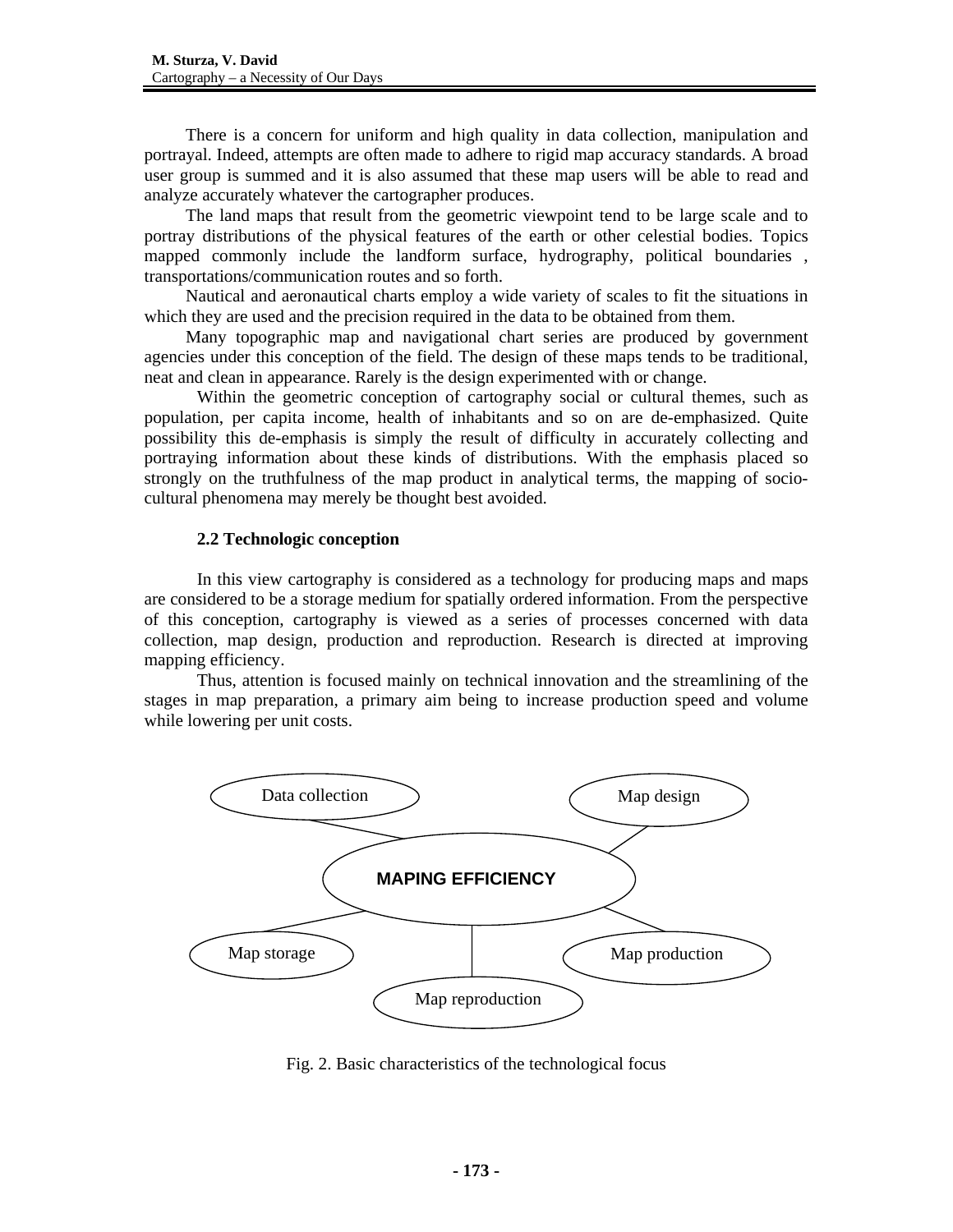Those, who take a technological view of cartography can point to many precise advantages in the field. Manual skills were replaced by optical-mechanical technologies and these in turn, gave way to photo-chemical technologies.

Currently electronic methods are revolutionizing the field. Thus the modern cartographer is advised to pick and choose among a wide variety of methods, making decisions on the basis of available time, labor and capital resources.

The technological conception is evident in the planning and execution of many map series. Some initial emphasis is given to the effects of data manipulations, map design aesthetics, map accuracy and map effectiveness, but once production has begun , practically no further attention is given to these topics. One result is that the symbolic systems used on the maps tent to be complex and standardized.

#### **2.3 Presentation conception**

The presentation focus stems from concerns about what cartographers do and the relationship between cartography and each of the other mapping sciences (geodesy, surveying, remote sensing, photogrammetry) and associated disciplines. This model emphasizes map design as the central focus or core activity of the field.

The cartographer's role is first to determine the map content and then generalize and represent this information with symbols in a well-balanced layout. The entire process of the production of the map is carefully planned.

The presentation concept is excusive in the sense that it establishes limits to the discipline.



Fig. 3. The multiple levels of map representation

The characteristics of geographical data, technology, map conditions, graphic arts and visual perception receive attention only as they may be needed to fit the requirements of the map design. These topics and the information and processes that they encompass are not in a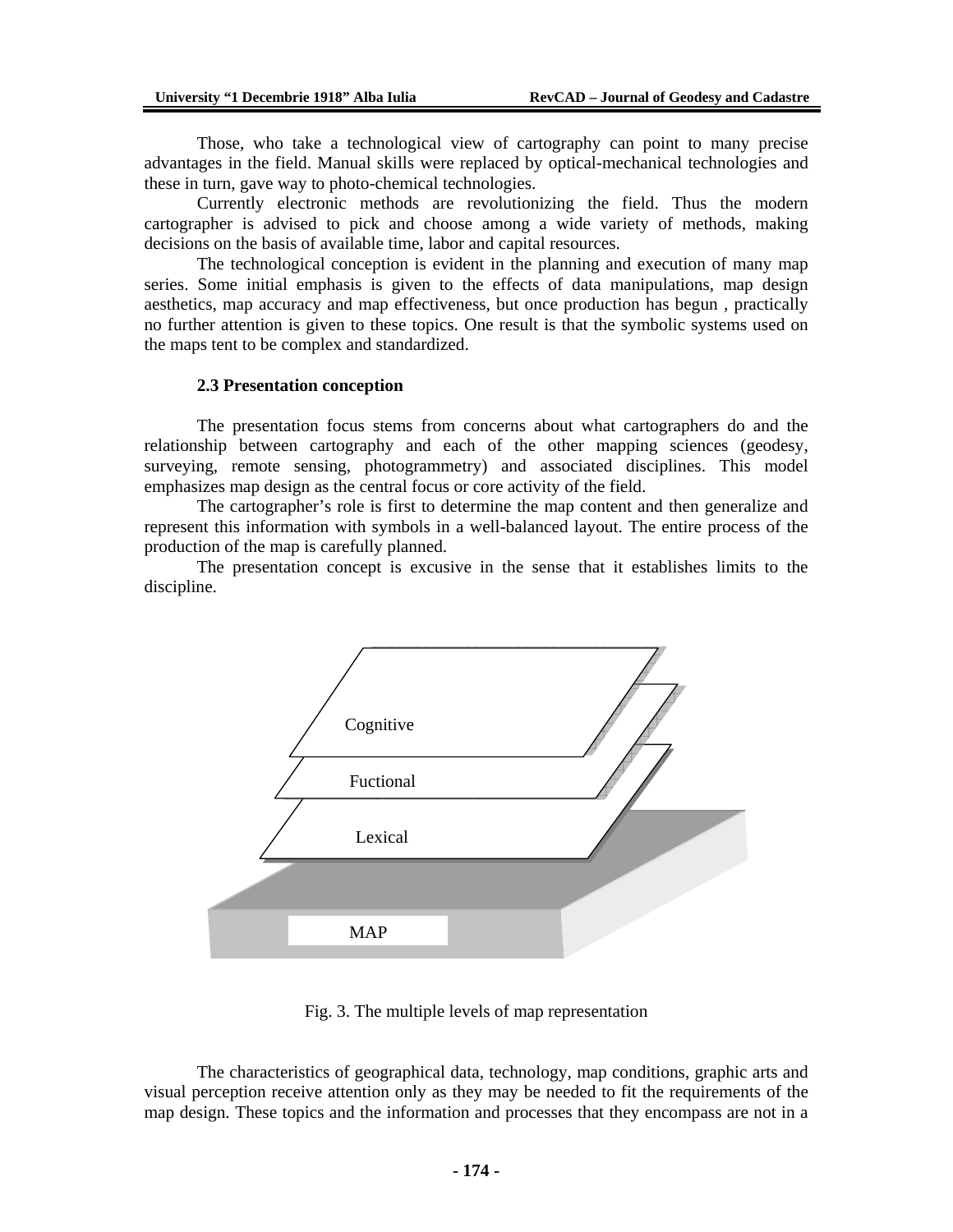direct way part of cartography but instead provide linkages and channels of information flow between cartography and a wide array of important support disciplines.

Indeed, this recognition of the extensive ties between cartography and other disciplines is probably the most valuable characteristic of the core activity model.

It makes clear the fact that cartography draws its strength from a diversity of sources. The physical, natural and social sciences provide the necessary raw data for mapping. The cognitive sciences create an awareness of the needs and limits of human visualization, which can be addressed through map design ideas. The engineering and technological professions and trades provide the means for executing the designed map in an efficient manner.

# **2.4 Artistic conception**

The three conceptions of cartography discussed so far are all rather clinical in nature. They suggest that the mapping process and the effects of using maps can be rigorously defined and manipulated. Although rational analysis and logical step-by-step procedures are important, by themselves they can lead to rather sterile portrayals, which may fail to convey a realistic impression of the mapped environment in spite of being technically correct. What may be missing is an artistic dimension.

The artistic conception of cartography is purposefully vague with respect to mapping rules or guidelines. The emphasis is on creative expression and whatever seems to work with the situation at hand, rather than on following established conventions. Standards of accuracy in this kind of cartography are not metrical. Rather, their quality is to be judged by the subjective responses of the viewer. Innovation and variety are characteristic.

### **2.5 Communication conception**

The communication focus identifies the principal task of cartography to be effective communication of information via the use of a map. It is based on the belief that graphics (including maps) play an important role in human thought and communication, which in many ways is comparable to that served by natural languages and mathematics/statistics.

With the communication focus the mapping process is seen as a series of information transformations, each of which has the power to alter the appearance of the final product. In data collection the environmental information is distorted through the filters of ground survey, census, remote sensing or compilation procedures.

Through generalization, mapping further modifies these data by the abstraction processes of selection, classification, simplification and symbolization. Finally, the use of the map leads to the distorting effects of map reading, analysis and interpretation.

The point here is that there are many possible maps of the same geographical information, each of which will possess certain communication advantages and limitations.

The cartographer's task is to explore the ramifications of each mapping possibility and to select the most appropriate for the intended communication. What the communication conception emphasizes, then, is that the mapping effect may in some contexts be as valuable as the metrical accuracy of mapping in geometric terms might be in other contexts.

In its view, the great power of the mapping process lies in its ability to provide fresh, insightful perspectives, sometimes even distorted ones, on our environment.

Furthermore, the effect of map is in large part a function of the user's skill, experience and perceived needs.